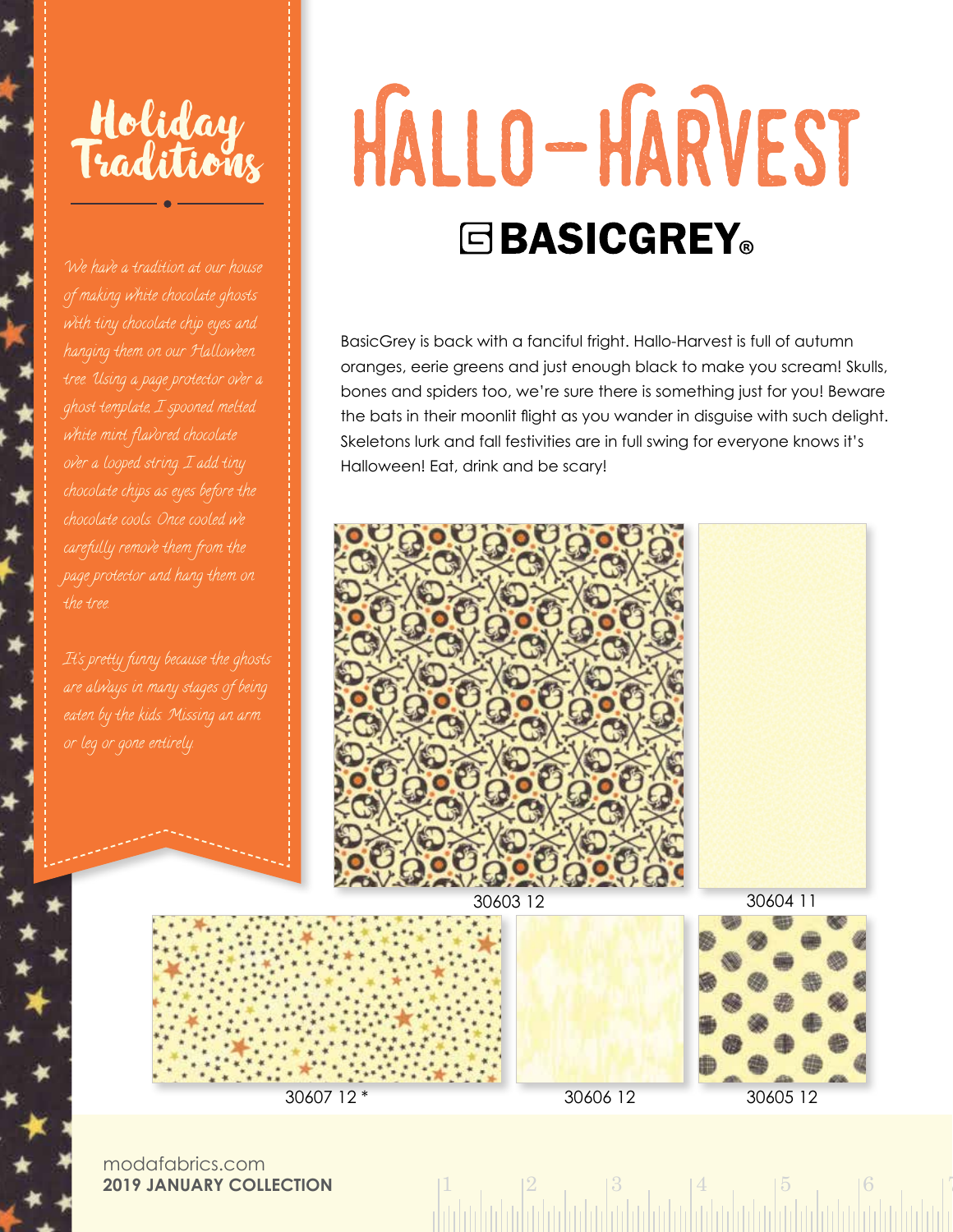**Hallo-Harvest BasicGrey** JUNE DELIVERY





## Eat, drink  $\widetilde{AD}$  be scary!



 $7 \t\t |8 \t\t |9 \t\t |10 \t\t |11 \t\t |12 \t\t |13 \t\t |14 \t\t |15 \t\t |17 \t\t |18 \t\t |19 \t\t |11 \t\t |12 \t\t |13 \t\t |14 \t\t |15 \t\t |15 \t\t |15 \t\t |16 \t\t |17 \t\t |17 \t\t |17 \t\t |17 \t\t |17 \t\t |18 \t\t |17 \t\t |18 \t\t |19 \t\t |19 \t\t |19 \t\t |11 \t\t |12 \t\t |17 \t\t |19 \t\t |19 \t\t |19 \t\t |1$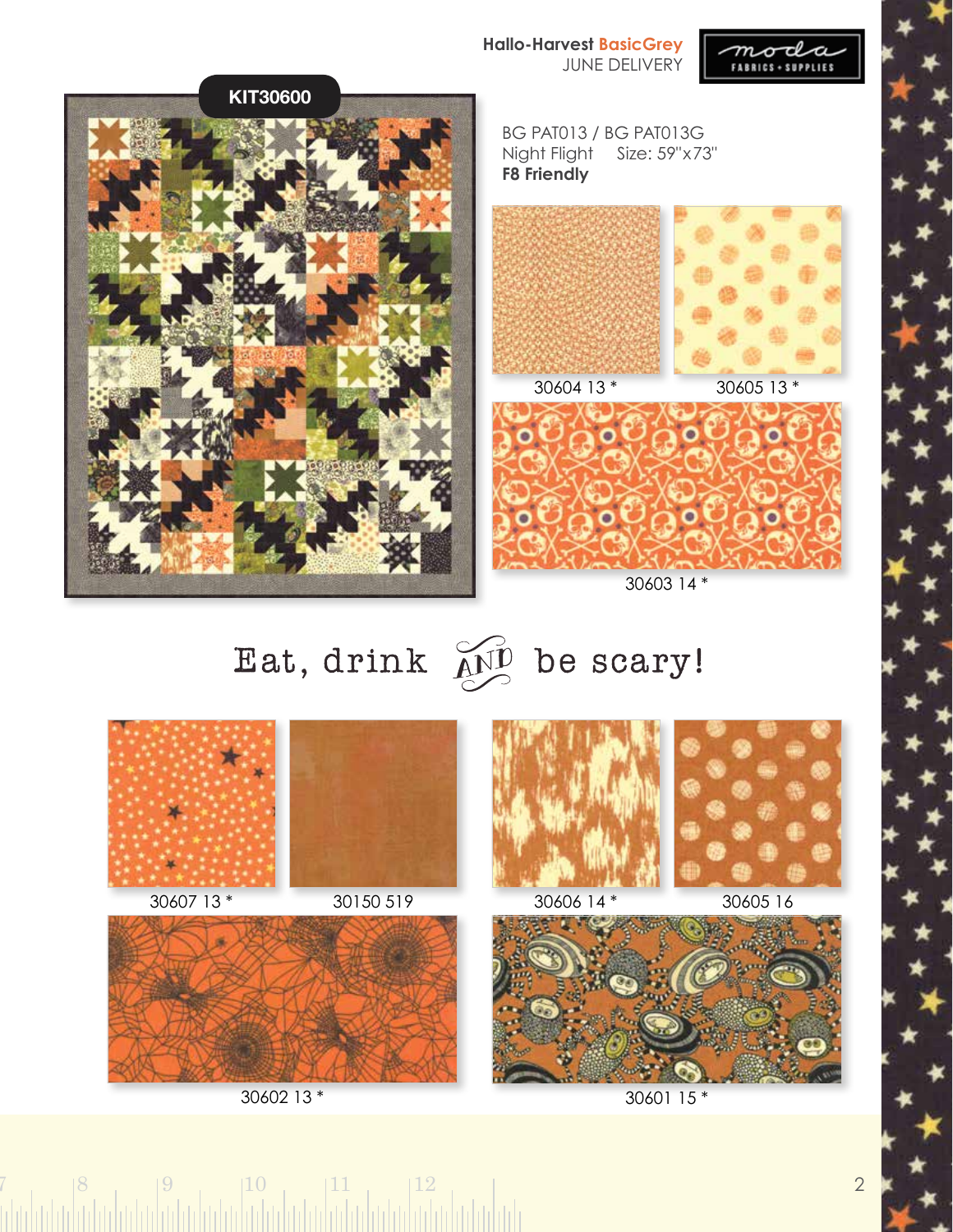

30604 19

30600 12 \*

BG PAT014 / BG PAT014G Bone and Chain Size: 59"x77"



 $1 \t| 2 \t| 3 \t| 4 \t| 5 \t| 6$ 



30603 18



30600 16 \*

modafabrics.com **2019 JANUARY COLLECTION**